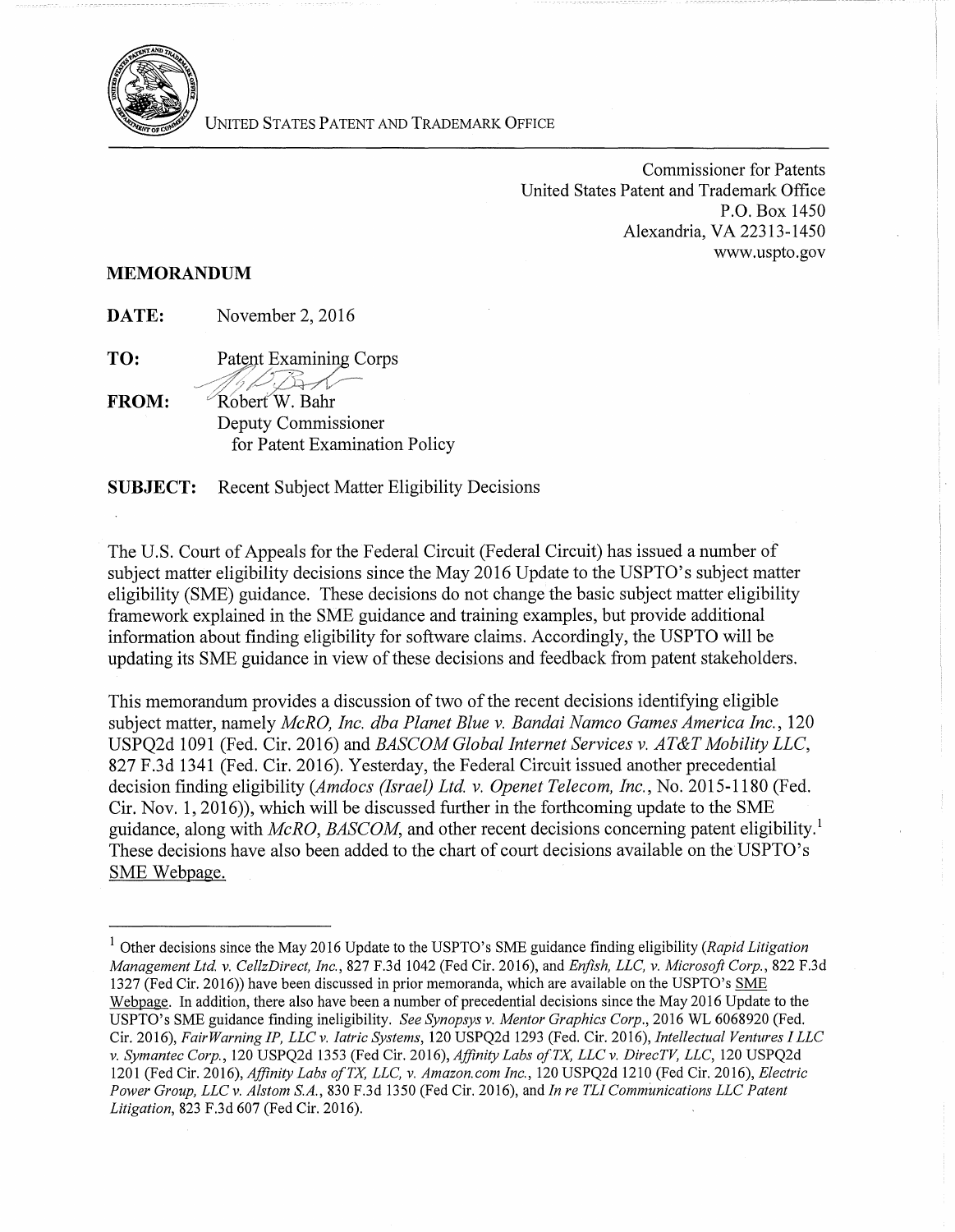*McRO:* In *McRO,* the Federal Circuit held the claimed methods of automatic lip synchronization and facial expression animation using computer-implemented rules **patent eligible** under 35 U.S.C.  $\S$  101, because they were not directed to an abstract idea (Step 2A of the USPTO's SME guidance). The basis for the *McRO* court's decision was that the claims were directed to an improvement in computer-related technology (allowing computers to produce "accurate and realistic lip synchronization and facial expressions in animated characters" that previously could only be produced by human animators), and thus did not recite a concept similar to previously identified abstract ideas.

As part of its analysis, the *McRO* court examined the specification, which described the claimed invention as improving computer animation through the use of specific rules, rather than human artists, to set morph weights (relating to facial expressions as an animated character speaks) and transition parameters between phonemes (relating to sounds made when speaking). As explained in the specification, human artists did not use the claimed rules, and instead relied on subjective determinations to set the morph weights and manipulate the animated face to match pronounced phonemes. The *McRO* court thus relied on the specification's explanation of how the claimed rules enabled the automation of specific animation tasks that previously could not be automated when determining that the claims were directed to improvements in computer animation instead of an abstract idea. The *McRO* court indicated that it was the incorporation ofthe particular claimed rules in computer animation that "improved [the] existing technological process", unlike cases such as *Alice* where a computer was merely used as a tool to perform an existing process.

The *McRO* court cautioned that courts "must be careful to avoid oversimplifying the claims" by looking at them generally and failing to account for the specific requirements of the claims. The *McRO* court also noted that the claims at issue described a specific way (use of particular rules to set morph weights and transitions through phonemes) to solve the problem of producing accurate and realistic lip synchronization and facial expressions in animated characters, rather than merely claiming the idea of a solution or outcome, and thus were not directed to an abstract idea.

Notable Points from *McRO:* Examiners should consider the claim as a whole under Step 2A of the USPTO's SME guidance, and should not overgeneralize the claim or simplify it into its "gist" or core principles, when identifying a concept as a judicial exception. See also the discussion of identifying an abstract idea in the May 4, 2016 Memorandum (in Section II.A) and the discussion of claims directed to improvements in computer-related technology in the May 19, 2016 Memorandum about *Enfish,* which is available on the USPTO's SME Webpage.

An "improvement in computer-related technology" is not limited to improvements in the operation of a computer or a computer network *per se,* but may also be claimed as a set of "rules" (basically mathematical relationships) that improve computer-related technology by allowing computer performance of a function not previously performable by a computer.

An indication that a claim is directed to an improvement in computer-related technology may include

(1) a teaching in the specification about how the claimed invention improves a computer or other technology *(e.g.,* the *McRO* court relied on the specification's explanation of how the claimed rules enabled the automation of specific animation tasks that previously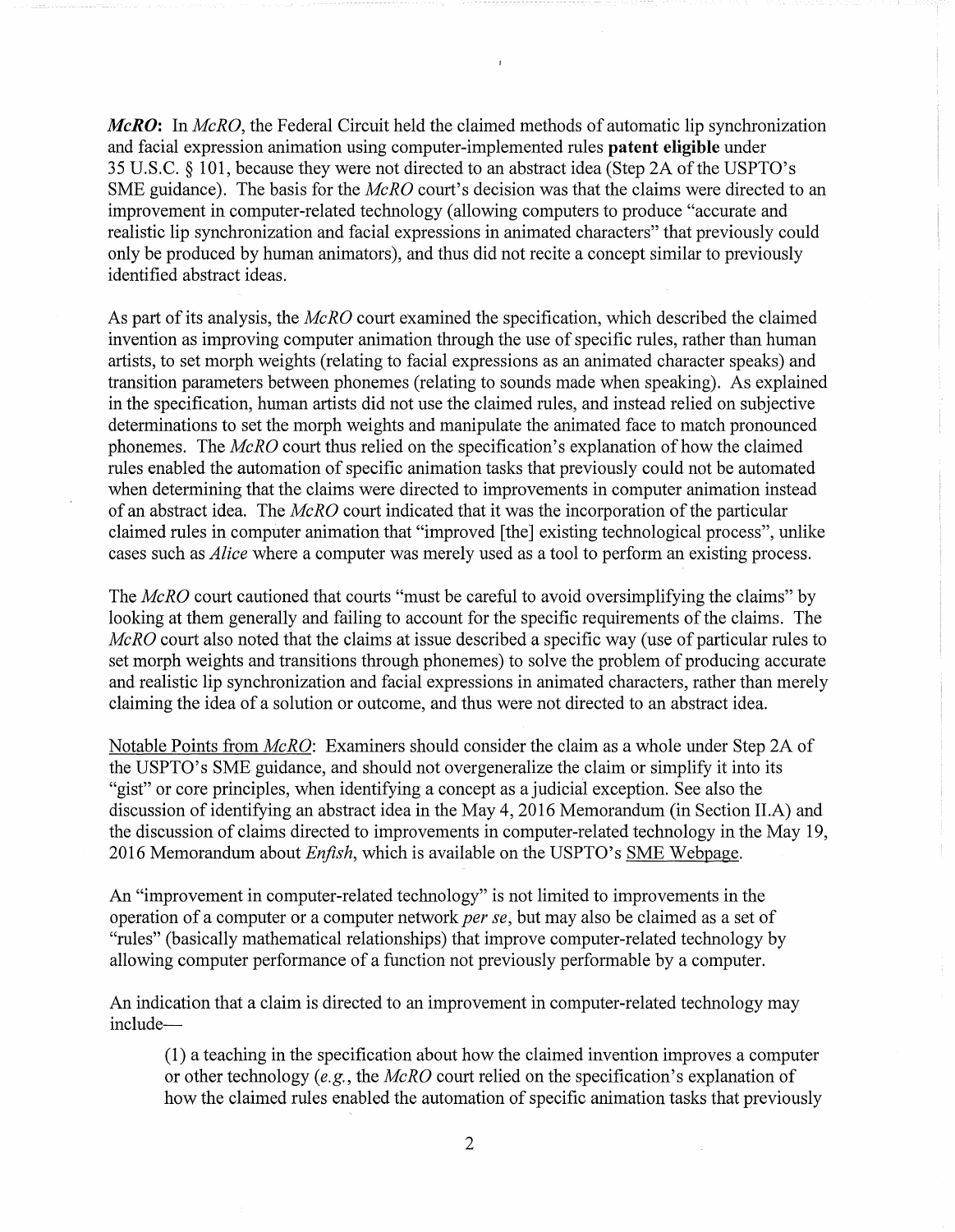could not be automated when determining that the claims were directed to improvements in computer animation instead of an abstract idea). In contrast, the court in *Affinity Labs ofTX v. DirecTVrelied* on the specification's failure to provide details regarding the manner in which the invention accomplished the alleged improvement when holding the claimed methods of delivering broadcast content to cellphones directed to an abstract idea.

(2) a particular solution to a problem or a particular way to achieve a desired outcome defined by the claimed invention, as opposed to merely claiming the idea of a solution or outcome *(e.g., McRO's* claims defined a specific way, namely use of particular rules to set morph weights and transitions through phonemes, to solve the problem of producing accurate and realistic lip synchronization and facial expressions in animated characters, and thus were not directed to an abstract idea). In contrast, *Electric Power Group's*  claimed method was directed to an abstract idea because it merely presented the results of collecting and analyzing information, without even identifying a particular tool for the presentation.

**BASCOM:** In *BASCOM*, the Federal Circuit vacated a judgment of ineligibility because the district court failed to properly perform the second step of the *Mayo/Alice* framework (Step 2B) of the USPTO's SME guidance) when analyzing a claimed system for filtering content retrieved from an Internet computer network. The *BASCOM* court agreed that the additional elements were generic computer, network, and Internet components that did not amount to significantly more when considered individually, but explained that the district court erred by failing to recognize that when combined, an inventive concept may be found in the non-conventional and non-generic arrangement of the additional elements, *i.e.*, the installation of a filtering tool at a specific location, remote from the end-users, with customizable filtering features specific to each end user (note that the term "inventive concept" is often used by the courts to describe additional element(s) that amount to significantly more than a judicial exception).

Notable Point from *BASCOM*: In Step 2B of the USPTO's SME guidance, examiners should consider the additional elements in **combination,** as well as individually, when determining whether a claim as a whole amounts to significantly more, as this may be found in the nonconventional and non-generic arrangement of known, conventional elements. See also the discussion of evaluating combinations of additional elements in the May 4, 2016 Memorandum (in Section Il.B), and the July 2015 Update (in Section I).

**Preemption:** Several recent decisions discuss the role of preemption in the eligibility analysis, and the Office will be addressing preemption in more detail in its forthcoming update to its SME guidance. Specifically, some recent decisions discuss the absence of preemption as confirming the analysis that the claimed invention is not directed to a judicial exception ( *CellzDirect)* or includes an inventive step *(BASCOM).* The *McRO* court discusses the absence of preemption in determining that the claimed invention was not "directed to" a judicial exception. Other decisions, however, do not consider the absence of preemption as conferring patent eligibility *(e.g., Synopsys, Fair Warning, Intellectual Ventures v. Symantec, Sequenom,* and *OIP).* 

3